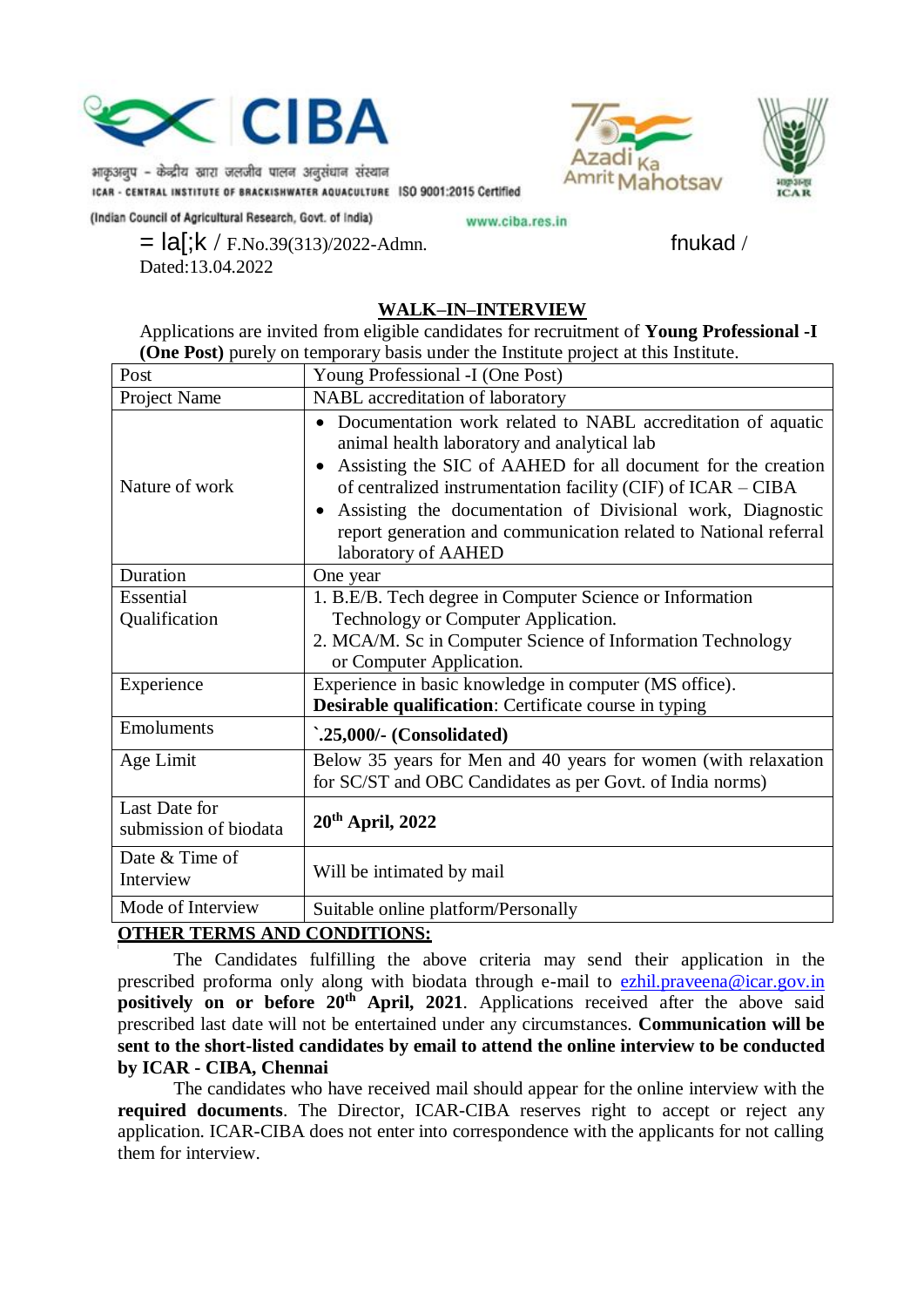# **Principal Investigator**

केन्द्रीय खारा जलजीव पालन अनुसंधान संस्थान (भारतीय कृषि अनुसंधान परिषद) #75, संथोम हाई रोड, एम. आर. सी. नगर, चेन्नई - 600028, तमिलनाडु, भारत



75, Santhome High Road, M R C Nagar, Chennal 600028, Tamil Nadu, India

Phone EPBX: +91 44 24618817, 24616948, 24610565

Fax: +91 44 24610311 Email: director.ciba@icar.gov.in

# **Application for the post of Young Professional -I**

| 1.  | Name of the project                                                     |  |
|-----|-------------------------------------------------------------------------|--|
| 2.  | Name of the post applied                                                |  |
| 3.  | Name (in Block Letters)                                                 |  |
| 5.  | Date of Birth and age                                                   |  |
| 6.  | Sex: M/F                                                                |  |
| 7.  | <b>Marital Status</b>                                                   |  |
| 8.  | Category: SC/ST/OBC/GEN<br>(Scan copy of certificate to be<br>attached) |  |
| 9.  | Father/Husband Name                                                     |  |
| 10. | Address for Correspondence                                              |  |
| 11. | Phone No.                                                               |  |
| 12. | E-mail Address                                                          |  |

## **13. Qualification: (Scan copies of certificates to be attached)**

| <b>Examination</b>        | <b>Subject</b> | <b>Name of Institution</b> | <b>Year of</b><br><b>Passing</b> | $%$ of<br>marks/<br><b>GPA</b><br>obtained |
|---------------------------|----------------|----------------------------|----------------------------------|--------------------------------------------|
| Doctorate                 |                |                            |                                  |                                            |
| Post-Graduation           |                |                            |                                  |                                            |
| Graduation                |                |                            |                                  |                                            |
| <b>Higher Secondary</b>   |                |                            |                                  |                                            |
| <b>SSLC</b> or Equivalent |                |                            |                                  |                                            |
| Others if any             |                |                            |                                  |                                            |

| Whether NET / GATE qualified              | Yes / No |
|-------------------------------------------|----------|
| If yes, date of passing                   |          |
| (Scan copy of certificate to be attached) |          |